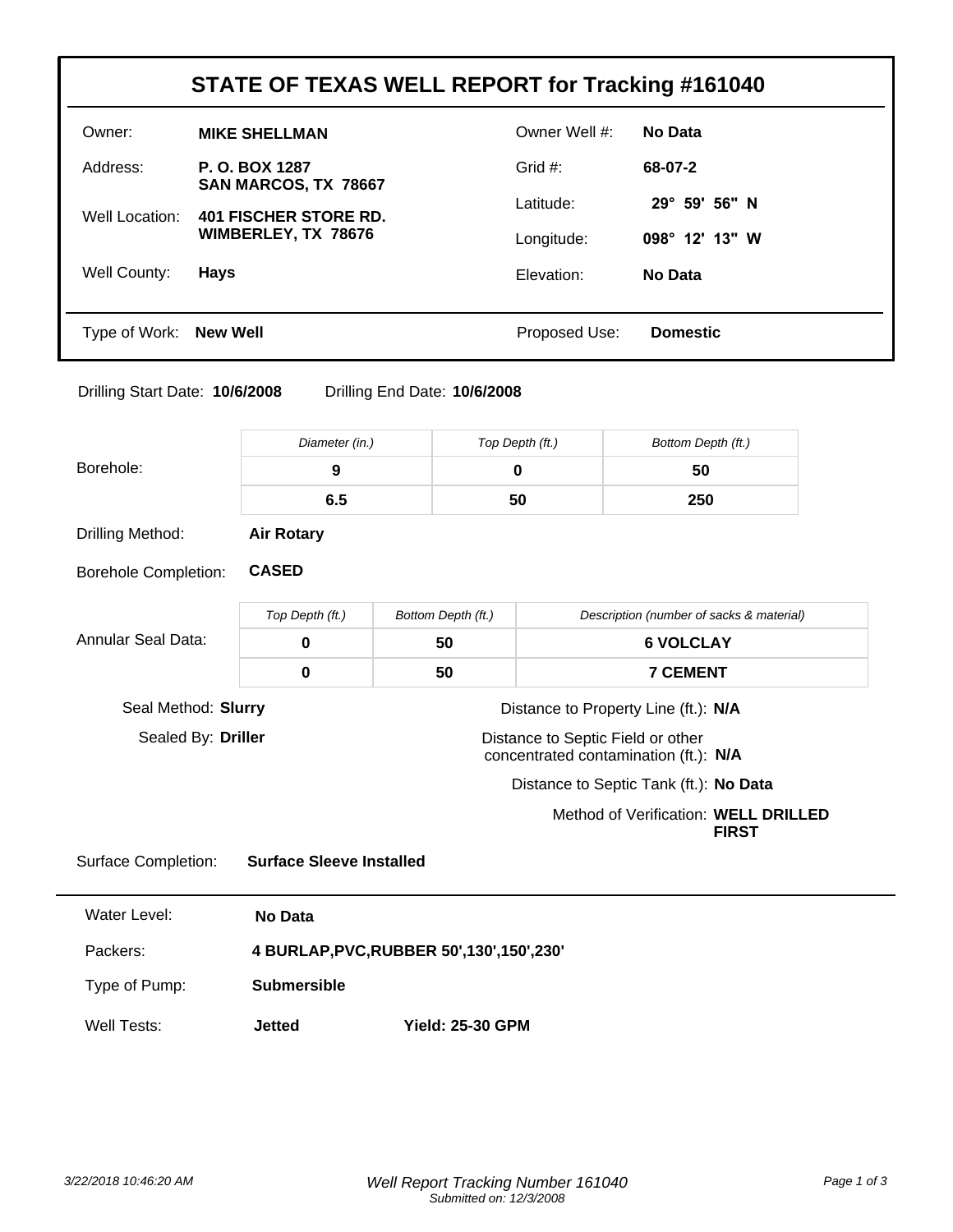|                                                                | Strata Depth (ft.)                                      | <b>Water Type</b>                                                                                                                                                                                                                                                                                                                                      |                                                                   |  |
|----------------------------------------------------------------|---------------------------------------------------------|--------------------------------------------------------------------------------------------------------------------------------------------------------------------------------------------------------------------------------------------------------------------------------------------------------------------------------------------------------|-------------------------------------------------------------------|--|
| <b>Water Quality:</b>                                          | 60                                                      | <b>MIDDLE TRINITY</b>                                                                                                                                                                                                                                                                                                                                  |                                                                   |  |
|                                                                |                                                         | <b>Chemical Analysis Made:</b>                                                                                                                                                                                                                                                                                                                         | No                                                                |  |
|                                                                |                                                         | Did the driller knowingly penetrate any strata which<br>contained injurious constituents?:                                                                                                                                                                                                                                                             | <b>No</b>                                                         |  |
| <b>Certification Data:</b>                                     |                                                         | The driller certified that the driller drilled this well (or the well was drilled under the<br>driller's direct supervision) and that each and all of the statements herein are true and<br>correct. The driller understood that failure to complete the required items will result in<br>the report(s) being returned for completion and resubmittal. |                                                                   |  |
| Company Information:                                           | <b>CENTRAL TEXAS DRILLING, INC.</b>                     |                                                                                                                                                                                                                                                                                                                                                        |                                                                   |  |
|                                                                | 2520 HWY. 290 WEST<br><b>DRIPPING SPRINGS, TX 78620</b> |                                                                                                                                                                                                                                                                                                                                                        |                                                                   |  |
| <b>Driller Name:</b>                                           | <b>AARON GLASS</b>                                      |                                                                                                                                                                                                                                                                                                                                                        | License Number:<br>4227                                           |  |
| Comments:                                                      | <b>No Data</b>                                          |                                                                                                                                                                                                                                                                                                                                                        |                                                                   |  |
| DESCRIPTION & COLOR OF FORMATION MATERIAL<br>From (ft) To (ft) | Lithology:<br>Description                               | Dia. (in.) New/Used Type                                                                                                                                                                                                                                                                                                                               | Casing:<br>BLANK PIPE & WELL SCREEN DATA<br>Setting From/To (ft.) |  |
| 0-1 TOP SOIL                                                   |                                                         | 5" OD N SDR17 PVC +3 TO 250                                                                                                                                                                                                                                                                                                                            |                                                                   |  |
| <b>1-21 CALICHE W/GRAVEL</b>                                   |                                                         | 5" OD N SDR17 PVC SLOT 170 TO 250 .032                                                                                                                                                                                                                                                                                                                 |                                                                   |  |
| <b>21-24 BLUE GRAY LIMESTONE</b>                               |                                                         |                                                                                                                                                                                                                                                                                                                                                        |                                                                   |  |
| <b>24-55 GRAY LIMESTONE</b>                                    |                                                         |                                                                                                                                                                                                                                                                                                                                                        |                                                                   |  |
| 55-140 GRAY/TAN LIMESTONE                                      |                                                         |                                                                                                                                                                                                                                                                                                                                                        |                                                                   |  |
| 140-170 GRAY LIMESTONE                                         |                                                         |                                                                                                                                                                                                                                                                                                                                                        |                                                                   |  |
| <b>170-195 TAN LIMESTONE</b>                                   |                                                         |                                                                                                                                                                                                                                                                                                                                                        |                                                                   |  |
| <b>195-220 BROWN LIMESTONE</b>                                 |                                                         |                                                                                                                                                                                                                                                                                                                                                        |                                                                   |  |
| 220-230 GRAY/TAN/BROWN LIMESTONE                               |                                                         |                                                                                                                                                                                                                                                                                                                                                        |                                                                   |  |
| 230-240 GRAY CLAY STRIPS                                       |                                                         |                                                                                                                                                                                                                                                                                                                                                        |                                                                   |  |
| 240-245 TAN LIMESTONE                                          |                                                         |                                                                                                                                                                                                                                                                                                                                                        |                                                                   |  |
| 245-250 GRAY LIMESTONE W/HAMMIT                                |                                                         |                                                                                                                                                                                                                                                                                                                                                        |                                                                   |  |
| <b>CLAY</b>                                                    |                                                         |                                                                                                                                                                                                                                                                                                                                                        |                                                                   |  |